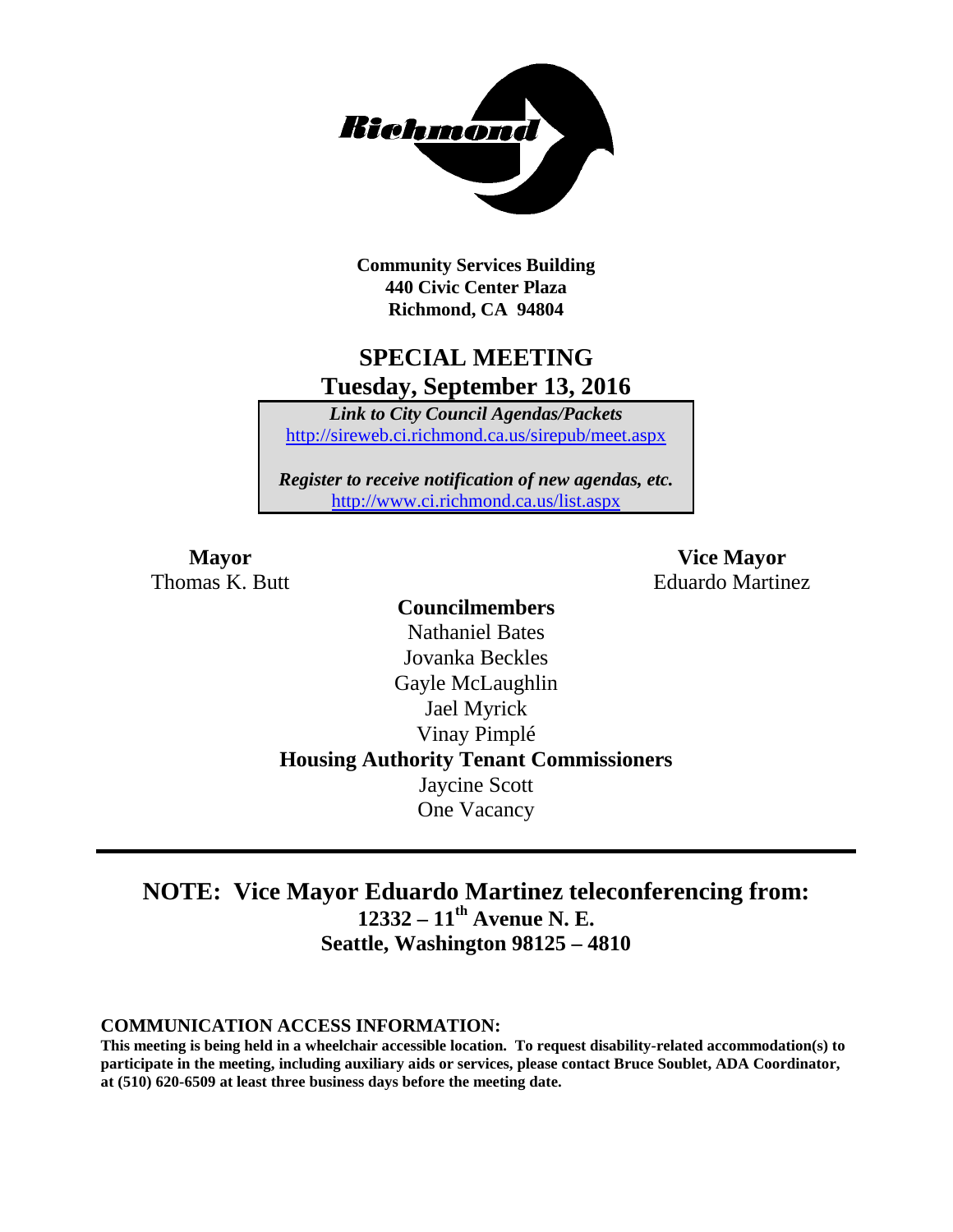# **MEETING PROCEDURES**

The City of Richmond encourages community participation at its City Council meetings and has established procedures that are intended to accommodate public input in a timely and time-sensitive way. As a courtesy to all members of the public who wish to participate in City Council meetings, please observe the following procedures:

**PUBLIC COMMENT ON AGENDA ITEMS:** Anyone who desires to address the City Council on items appearing on the agenda must complete and file a pink speaker's card with the City Clerk **prior** to the City Council's consideration of the item. Once the City Clerk has announced the item, no person shall be permitted to speak on the item other than those persons who have submitted their names to the City Clerk. Your name will be called when the item is announced for discussion. **Each speaker will be allowed TWO (2) MINUTES to address the City Council on NON-PUBLIC HEARING items listed on the agenda.**

**OPEN FORUM FOR PUBLIC COMMENT:** Individuals who would like to address the City Council on matters not listed on the agenda or on items remaining on the consent calendar may do so under Open Forum. All speakers must complete and file a pink speaker's card with the City Clerk **prior** to the commencement of Open Forum. The amount of time allotted to individual speakers shall be determined based on the number of persons requesting to speak during this item. **The time allocation for each speaker will be as follows:** 15 or fewer speakers, a maximum of 2 minutes; 16 to 24 speakers, a maximum of 1 and one-half minutes; and 25 or more speakers, a maximum of 1 minute.

#### **SPEAKERS ARE REQUESTED TO OCCUPY THE RESERVED SEATS IN THE FRONT ROW BEHIND THE SPEAKER'S PODIUM AS THEIR NAME IS ANNOUNCED BY THE CITY CLERK.**

**CONSENT CALENDAR:** Consent Calendar items are considered routine and will be enacted, approved or adopted by one motion unless a request for removal for discussion or explanation is received from the audience or the City Council. A member of the audience requesting to remove an item from the Consent Calendar must first complete a speaker's card and discuss the item with a City staff person who has knowledge of the subject material, prior to filing the card with the City Clerk and **prior** to the City Council's consideration of Agenda Review. An item removed from the Consent Calendar may be placed anywhere on the agenda following the City Council's agenda review.

**CONDUCT AT MEETINGS:** Richmond City Council meetings are limited public forums during which the City strives to provide an open, safe atmosphere and promote robust public debate. Members of the public, however, must comply with state law, as well as the City's laws and procedures and may not actually disrupt the orderly conduct of these meetings. The public, for example, may not shout or use amplifying devices, must submit comment cards and speak during their allotted time, may not create a physical disturbance, may not speak on matters unrelated to issues within the jurisdiction of the City Council or the agenda item at hand, and may not cause immediate threats to public safety.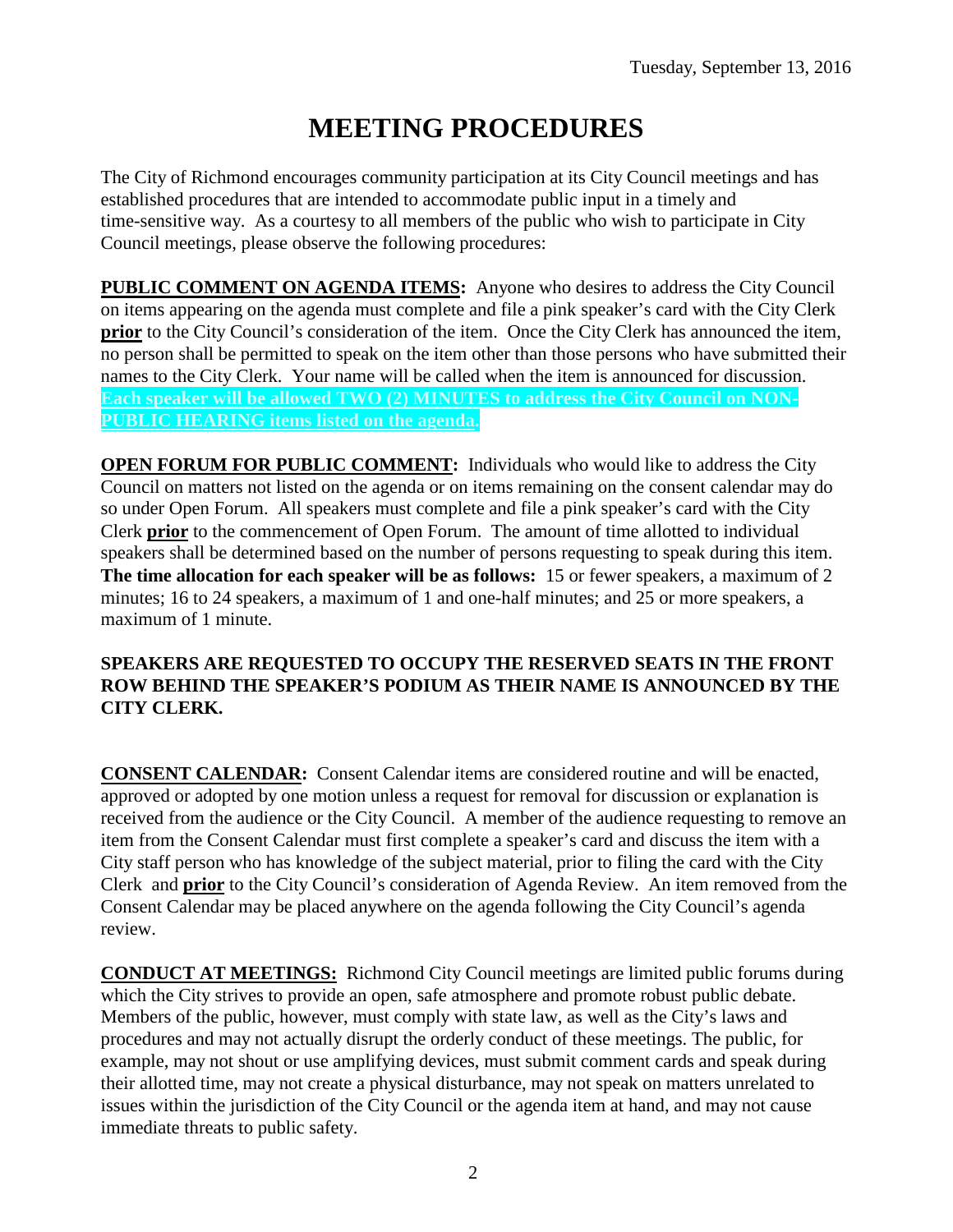**CITY HARASSMENT POLICY:** The City invites public comment and critique about its operations, including comment about the performance of its public officials and employees, at the public meetings of the City Council and boards and commissions. However, discriminatory or harassing comments about or in the presence of City employees, even comments by third parties, may create a hostile work environment, if severe or pervasive. The City prohibits harassment against an applicant, employee, or contractor on the basis of race, religious creed, color, national origin, ancestry, physical disability, medical condition, mental disability, marital status, sex (including pregnancy, childbirth, and related medical conditions), sexual orientation, gender identity, age or veteran status, or any other characteristic protected by federal, state or local law. In order to acknowledge the public's right to comment on City operations at public meetings, which could include comments that violate the City's harassment policy if such comments do not cause an actual disruption under the Council Rules and Procedures, while taking reasonable steps to protect City employees from discrimination and harassment, City Boards and Commissions shall adhere to the following procedures. If any person makes a harassing remark at a public meeting that violates the above City policy prohibiting harassment, the presiding officer of the meeting may, at the conclusion of the speaker's remarks and allotted time: (a) remind the public that the City's Policy Regarding Harassment of its Employees is contained in the written posted agenda; and (b) state that comments in violation of City policy are not condoned by the City and will play no role in City decisions. If any person makes a harassing remark at a public meeting that violates the above City policy, any City employee in the room who is offended by remarks violating the City's policy is excused from attendance at the meeting. No City employee is compelled to remain in attendance where it appears likely that speakers will make further harassing comments. If an employee leaves a City meeting for this reason, the presiding officer may send a designee to notify any offended employee who has left the meeting when those comments are likely concluded so that the employee may return to the meeting. The presiding officer may remind an employee or any council or board or commission member that he or she may leave the meeting if a remark violating the City's harassment policy is made. These procedures supplement the Council Rules and Procedures relating to disruption of orderly conduct at Council meetings.

Any law enforcement officer on duty or whose service is commanded by the presiding officer shall be Sergeant-at-Arms of the Council meetings. He/she, or they, shall carry out all orders and instructions given by the presiding officer for the purpose of maintaining order and decorum at the Council meetings (City Council Rules of Procedure and Order Section III F, RMC Section 2.12.030).

**\*\*\*\*\*\*\*\*\*\*\*\*\*\*\*\*\*\*\*\*\*\*\*\*\*\*\*\*\*\*\*\*\*\*\*\*\*\*\*\*\*\*\*\*\*\*\*\*\*\*\*\*\*\*\*\*\*\***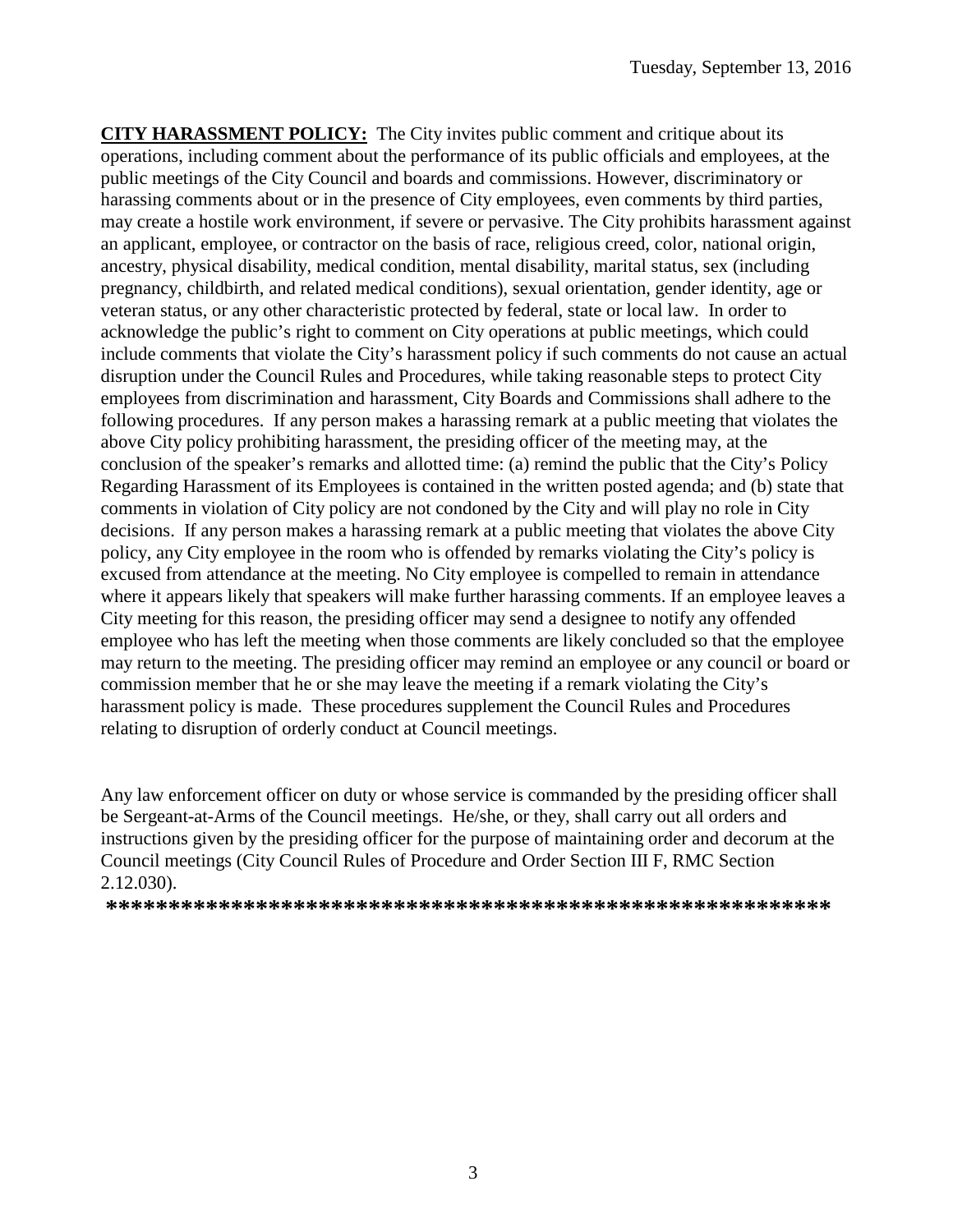## **OPEN SESSION TO HEAR PUBLIC COMMENT ON CLOSED SESSION ITEMS**

5:00 p.m.

#### **A. ROLL CALL**

#### **B. PUBLIC COMMENT**

#### **C. ADJOURN TO CLOSED SESSION**

## **CLOSED SESSION**

Shimada Room of the Community Services Building

#### **CITY COUNCIL**

CONFERENCE WITH LEGAL COUNSEL - EXISTING LITIGATION (Subdivision [a] of Government Code Section 54956.9):

Upstream vs. City of Richmond

LIABILITY CLAIMS -(Government Code Section 54956.9):

Macrenato vs. City of Richmond Rasheed vs. City of Richmond

#### CONFERENCE WITH LABOR NEGOTIATORS (Government Code Section 54957.6):

Agency designated representatives: Bill Lindsay, Lisa Stephenson, Bruce Soublet, and Todd Simonson. Employee organizations: Richmond Police Officers Association (RPOA).

#### CONFERENCE WITH REAL PROPERTY NEGOTIATOR (Government Code Section 54956.8):

Property: 12th and Macdonald Agency negotiators: Bill Lindsay, Shasa Curl Negotiating party: Highridge Costa Development Company, LLC Under Negotiation: Price and terms of payment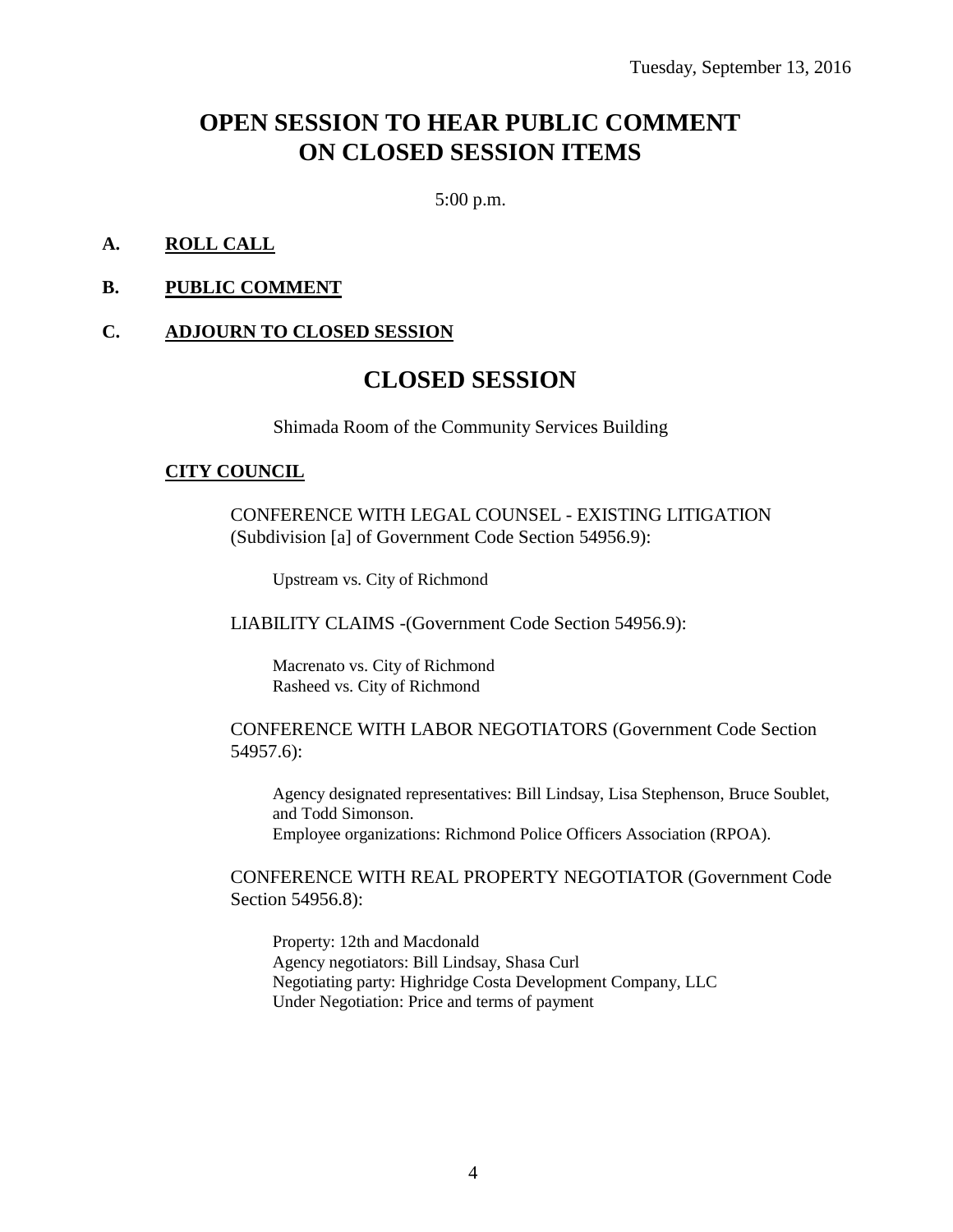## **SPECIAL MEETING OF THE SUCCESSOR AGENCY TO THE RICHMOND COMMUNITY REDEVELOPMENT AGENCY AND THE RICHMOND CITY COUNCIL**

6:30 p.m.

- **A. PLEDGE TO THE FLAG**
- **B. ROLL CALL**
- **C. STATEMENT OF CONFLICT OF INTEREST**
- **D. AGENDA REVIEW**
- **E. REPORT FROM THE CITY ATTORNEY OF FINAL DECISIONS MADE DURING CLOSED SESSION**
- **F. REPORT FROM THE CITY MANAGER**
- **G. OPEN FORUM FOR PUBLIC COMMENT**

#### **H. SUCCESSOR AGENCY TO THE RICHMOND COMMUNITY REDEVELOPMENT AGENCY CONSENT CALENDAR**

**H-1.** ADOPT a resolution approving the Successor Agency to the Richmond Community Redevelopment Agency's Amended Recognized Obligation Payment Schedule for the period January 2017 to June 2017 (Amended ROPS 16-17b) pursuant to California Health and Safety Code 34177 - Successor Agency to the Richmond Community Redevelopment Agency - (Tim Jones 621-1310/Stacie Plummer 620-6930).

#### **I. CITY COUNCIL CONSENT CALENDAR**

- **I-1.** AUTHORIZE construction change order payments to NEMA Construction for Americans with Disabilities Act (ADA) improvements at the Richmond Auditorium in an amount not to exceed \$110,000 for a total contract amount of \$1,100,000 - Engineering and Capital Improvements Department (Yader A. Bermudez 774-6300).
- **I-2.** ADOPT a resolution authorizing service contracts with three material testing laboratories (Applied Materials & Engineering, Inc. [Oakland], Ninyo & Moore [Oakland] Smith-Emery [San Francisco]) for as-needed services in an amount not to exceed \$100,000 per contract over a three-year period ending September 30, 2019, with a two-year optional extension - Engineering and Capital Improvements Department (Yader A. Bermudez 774-6300).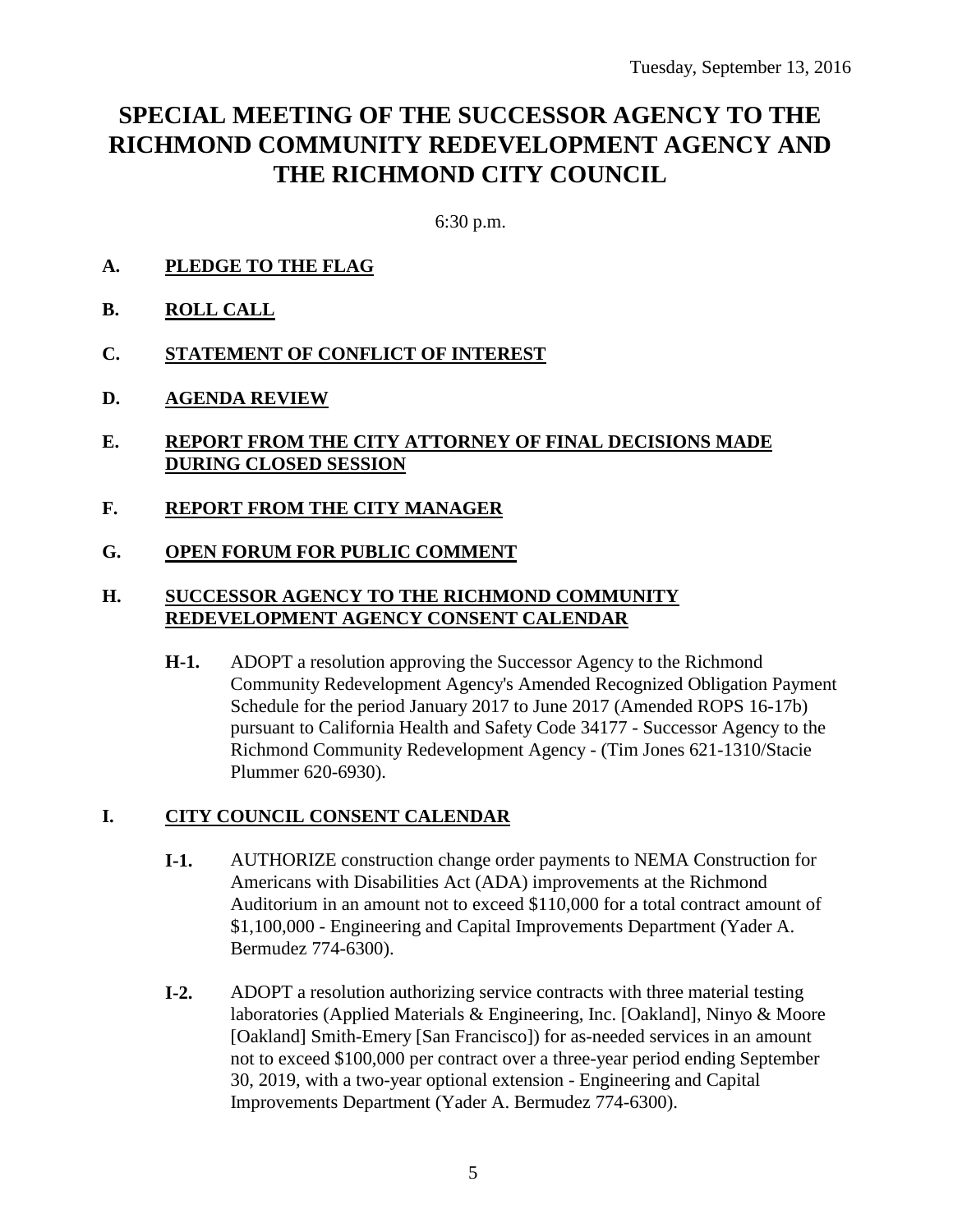- **I-3.** ADOPT a resolution authorizing amendments to existing contracts for as-needed electrical contractor services to perform high voltage and capital improvement project-related electrical services with Net Electric, Inc. (Richmond), NEMA Construction (Albany), and St. Francis Electric, Inc. (San Leandro) for an amount not to exceed \$200,000 per firm through the duration of the initial threeyear term (July 1, 2015, through June 30, 2018) and the two-year optional extensions - Engineering and Capital Improvements Department (Yader A. Bermudez 774-6300).
- **I-4.** APPROVE contracts with (1) California Generator Service and (2) CD & Power to provide yearly load testing, and emergency or urgent repairs to City owned emergency generators, in an amount not to exceed \$60,000 per vendor over the three-year period ending October 1, 2019, with an option to extend the contracts for two years - Department of Infrastructure Maintenance and Operations (Tim Higares 231-3008).
- **I-5.** APPROVE a grant-funded contract with Joan Murcia to provide Spanish translation, recordings, and Digital Health Literacy training for the Literacy for Every Adult Program (LEAP) not to exceed the amount of \$15,000 for the contract period of September 1, 2016, through March 31, 2017 - (Katy Curl 620- 6554/Sherry Drobner 307-8082).
- **I-6.** APPROVE a three-year contract with Iron Mountain Information Management, LLC to provide off-site file and document storage services in an amount not to exceed \$200,000 over a period ending December 21, 2018, with an option to extend the contract for two years - Finance Department (Belinda Warner/Ofelia Alvarez 620-6699).
- **I-7.** RECEIVE a report on the Richmond Municipal Sewer District for the month of June 2016 - Water Resource Recovery Department (Ryan Smith 620-5486).
- **I-8.** APPROVE second contract amendment with Hadronex, Inc. to provide equipment warranties and continue ongoing continuous hydrogen sulfide monitoring services within areas around the wastewater treatment facility, increasing the contract amount by \$15,252 for a total amount of \$85,252, and extending the term to June 30, 2017 - Water Resource Recovery Department (Ryan Smith 620-5486).
- **I-9.** RECEIVE a report on the Richmond Municipal Sewer District for the month of July 2016 – Water Resource Recovery Department (Ryan Smith 620-5486).
- **I-10.** APPROPRIATE the amount of \$190,082 from the Wastewater enterprise fund balance to fund urgent sewer line repairs at 35th Street and Bissell Avenue, Leona Avenue, and Carlson Boulevard - Water Resource Recovery Department (Ryan Smith 620-5486).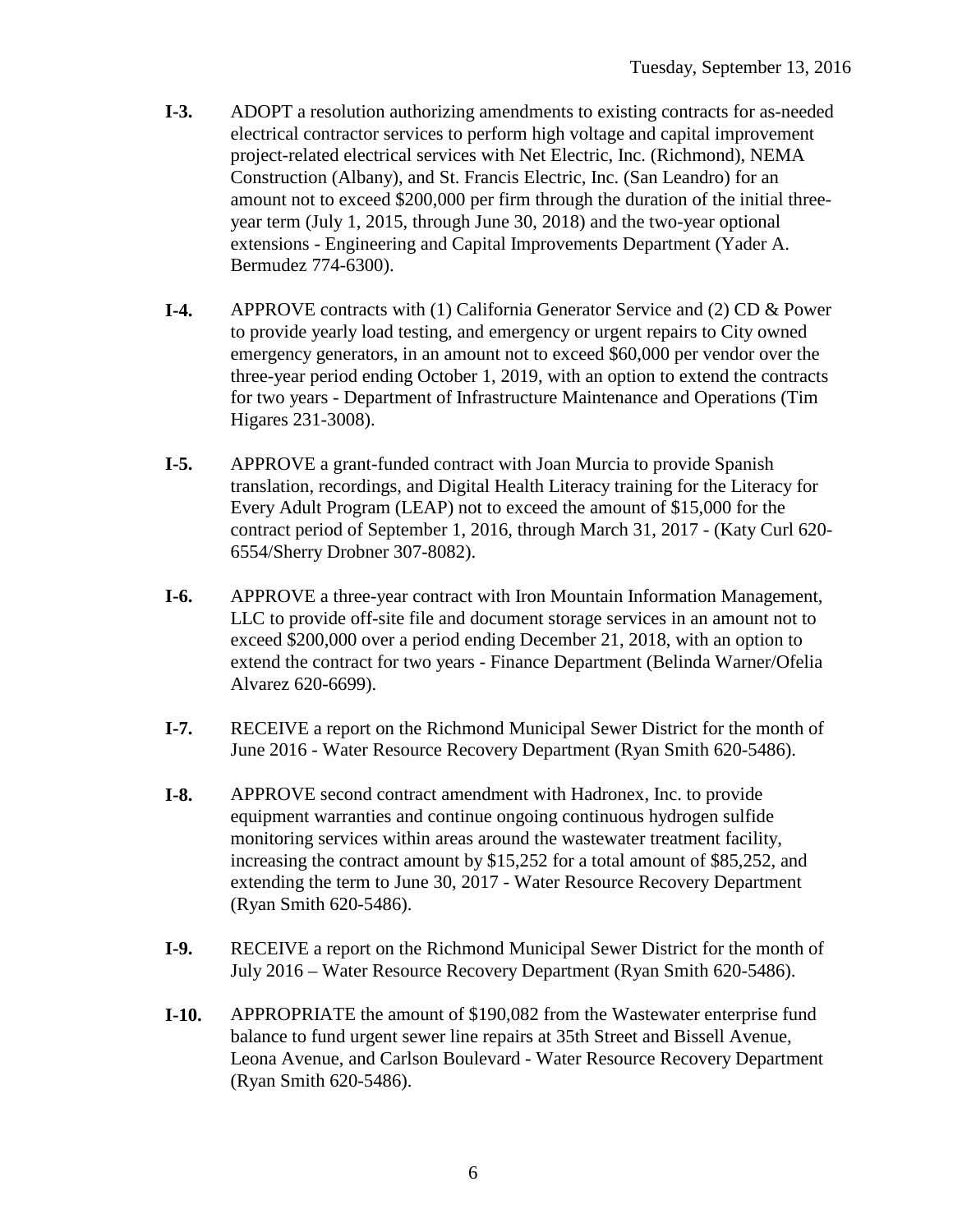- **I-11.** APPROVE the minutes of the regular City Council meetings held Tuesday, July 5, July 19, and July 26, 2016 - City Clerk's Office (Pamela Christian 620- 6513).
- **I-12.** ADOPT a resolution authorizing the city manager or his designee to submit grant applications for any and all CalRecycle grants for which the City of Richmond is eligible - City Manager's Office (Shasa Curl/Adam Lenz 620-5537).
- **I-13.** APPROVE the purchase of ammunition for annual Police Department training needs from Miwall Corporation, in an amount not to exceed \$25,000, and from LC Action Police Supply, in an amount not to exceed \$25,000 - Police Department (Chief Allwyn Brown 621-1802).
- **I-14.** APPROVE a one-year contract amendment with Digital Ally, Inc. for police body camera maintenance and video storage, increasing the contract amount by \$41,905 to a total amount not to exceed \$126,905, and for a term from September 1, 2016, through August 31, 2017 - Police Department (Chief Allwyn Brown 621-1802).
- **I-15.** APPROVE two-year, grant-funded contracts with Contra Costa Interfaith Supporting Community Organization CCISCO (\$145,000 per year), RYSE Center (\$40,000 per year), Men and Women of Purpose (\$20,000 per year), Rubicon Programs (\$25,000 per year); Jeff Snipes (\$32,500 per year), and to execute all budgetary costs approved by California Board of State & Community Corrections (BSCC) to support this grant - Police Department (Chief Allwyn Brown 621-1802).
- **I-16.** ADOPT a resolution to accept and appropriate \$600,000 in funding from the California Board of State & Community Corrections (BSCC) Strengthening Law Enforcement and Community Relations Grant Program to fund efforts to reduce violence and juvenile delinquency and allow a \$511,598 in-kind match over a two year period that will be budgeted accordingly - Police Department (Chief Allwyn Brown 621-1802).
- **I-17.** APPROVE an amendment to the grant-funded Bay Area Resource Center contract to provide curriculum design and project management courses for new and small Richmond-based contractors as part of the RichmondBUILD program. The contract term will be August 1, 2015, through June 30, 2017. The contract amount will be increased by \$35,000 for a total contract amount not to exceed \$115,000 - Employment and Training Department (Sal Vaca 307-8006).
- **I-18.** ADOPT a resolution to formalize the establishment of the Environmental and Community Investment Agreement (ECIA) Transportation Oversight Committee - Office of the Mayor (Mayor Tom Butt 620-6503).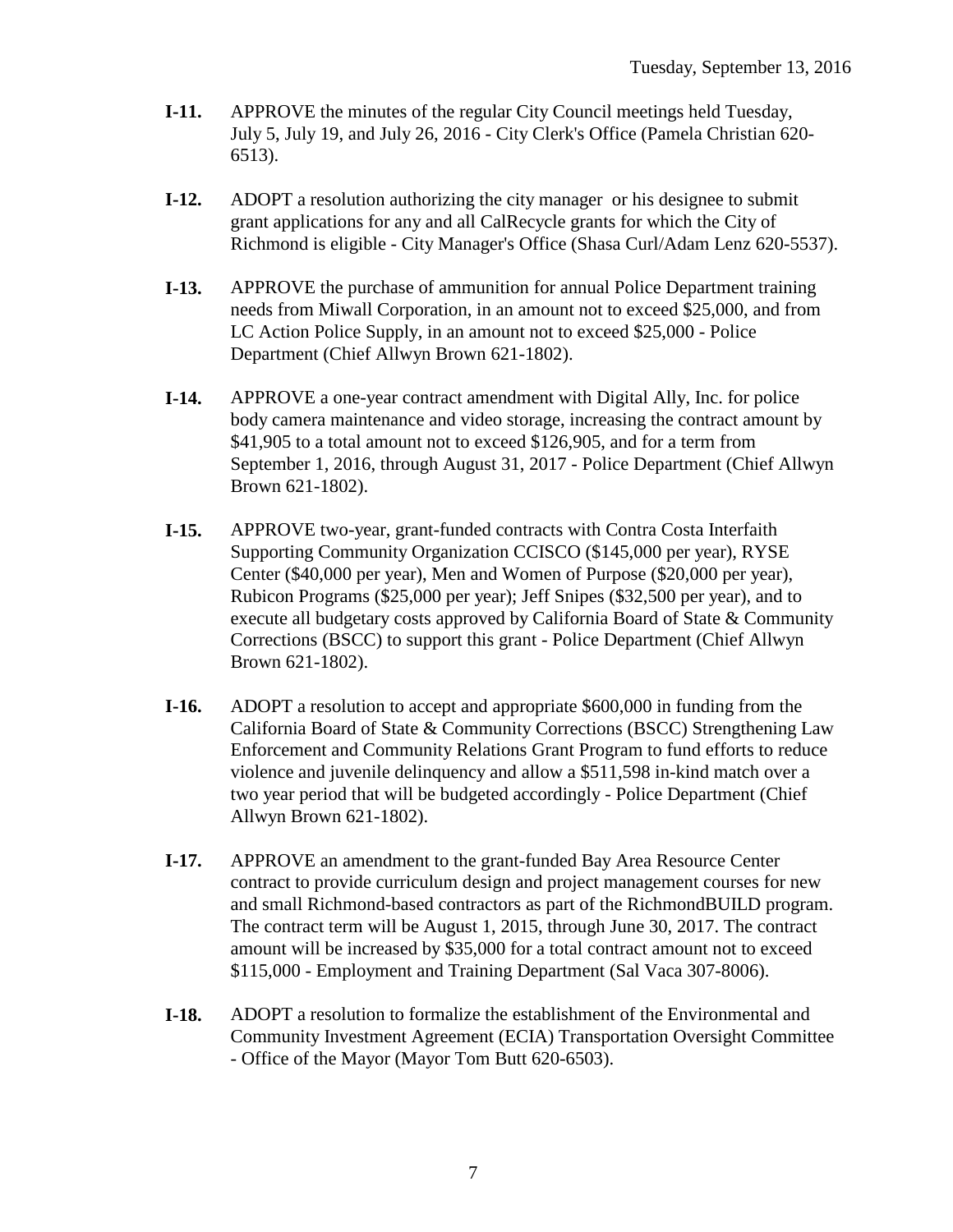- **I-19.** APPOINT Councilmember Jovanka Beckles as the liaison to the Environmental and Community Investment Agreement (ECIA) Transportation Oversight Committee - Office of the Mayor (Mayor Tom Butt 620-6503).
- **I-20.** APPROVE actions to update the Arts and Culture Commission; APPOINT Clifton Cox, new appointment, seat #11, term expiration January 31, 2020; ANNOUNCE the resignations of Amahra Hicks, seat #3, term expiration January 31, 2019, and Denise Chadhoke, seat #4, term expiration January 31, 2019; and DIRECT the City Clerk to post the vacancies - Office of the Mayor (Mayor Tom Butt 620-6503).
- **I-21.** APPROVE actions to update the Youth Council: APPOINT Sydney Duckor, new appointment, seat #10, term expiration October 1, 2017; Satine Walz, new appointment, seat #11, term expiration October 1, 2017; ANNOUNCE the resignation of Joseph Jackson, seat #9 term expiration October 1, 2016; and DIRECT the City Clerk to post the vacancy - Office of the Mayor (Mayor Tom Butt 620-6503).
- **I-22.** APPROVE actions to update the Economic Development Commission: APPOINT Jeff Shoji, new appointment, seat #14, term expiration March 30, 2019, Malia Everette, new appointment, seat #15, term expiration March 30, 2019; ANNOUNCE the resignations of Michele Wells, seat #2, term expiration March 30 2018, Sandra Naylor, seat #7, term expiration March 30, 2017; and DIRECT the City Clerk to post the vacancies - Office of the Mayor (Mayor Tom Butt 620-6503).
- **I-23.** APPROVE actions to update the Point Molate Community Advisory Committee: APPOINT Aaron Winer, new appointment, seat #2, term expiration May 30, 2017; Connie Portero, new appointment, seat #7, term expiration May 30, 2017 - Office of the Mayor (Mayor Tom Butt 620-6503).
- **I-24.** APPROVE actions to update the Commission on Aging: APPOINT Valerie Robinson, new appointment, seat #1, term expiration May 19, 2017 - Office of the Mayor (Mayor Tom Butt 620-6503).
- **I-25.** APPROVE actions to update the Workforce Development Board: APPOINT John Short, new appointment, seat #21, term expiration March 1, 2020 - Office of the Mayor (Mayor Tom Butt 620-6503).

## **J. PUBLIC HEARINGS**

**J-1. CONTINUED to November 15, 2016,** the matter to consider an appeal by Jay R. Fenton of the Planning Commission's approval of a Parcel Map (PLN15-282) to create three parcels located at 3501 Collins Avenue; and REAFFIRM, MODIFY, OR REVERSE the Planning Commission's decision - Planning and Building Services Department (Richard Mitchell 620-6706). This item was continued from the June 7, 2016, and July 5, 2016, meetings.